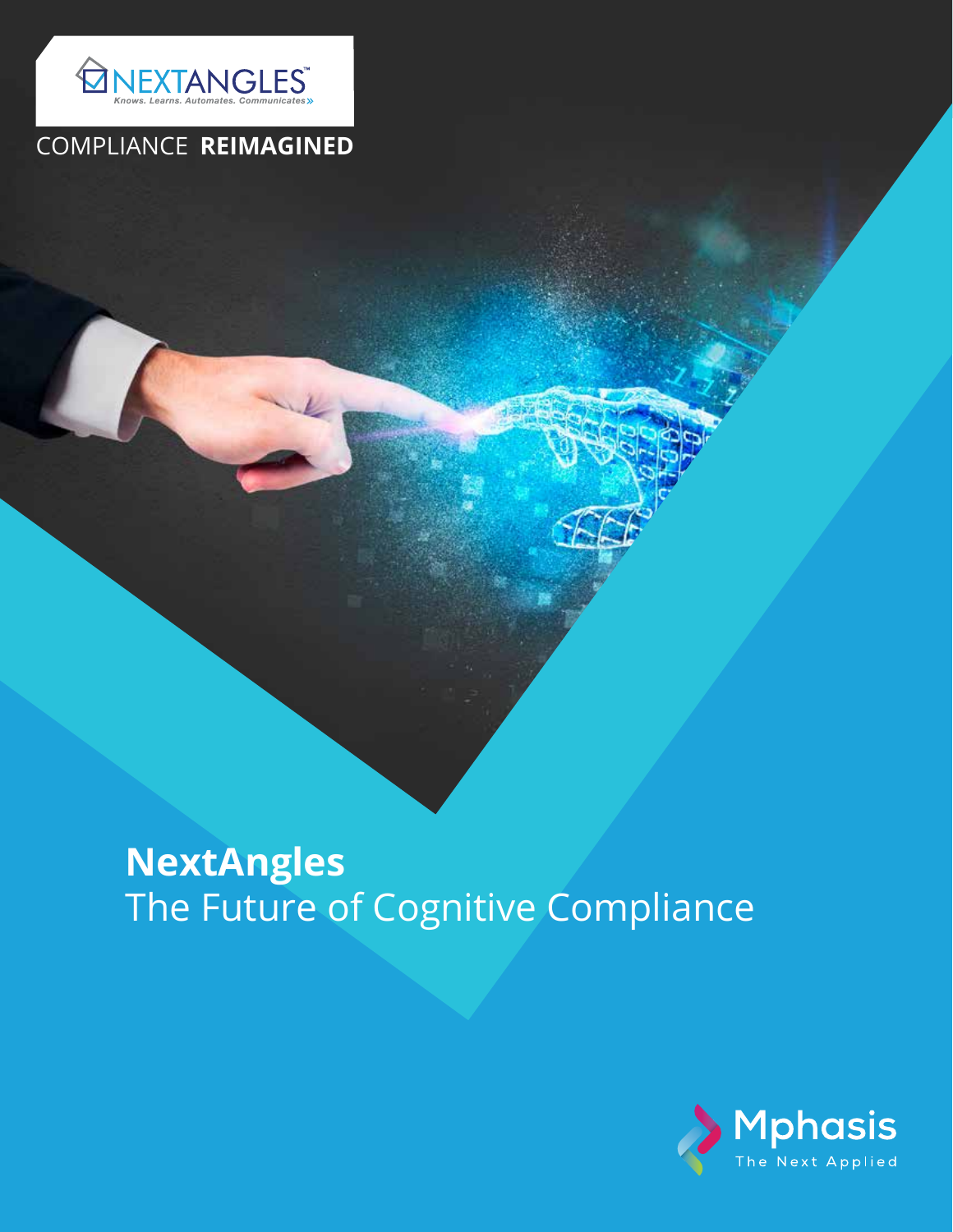

In the years since the recession, the heat has been on the financial industry to develop compliance regimes that protect consumers instead of circumventing regulations. Eight years later, banks and financial institutions are still struggling to get it right with regulators. Compliance is costly and time consuming, and with regulations being issued that are vague in interpretation, it's no wonder the fight continues to get banks up to code.

10

١o

7.5

9

8

6

As stated in a recent Wall Street Journal article<sup>1</sup> , large banks may have to wade through 300,000 cash transactions of \$10,000 or more every month as part of their anti-money laundering programs. The vast majority of these cases are false-positives, but that still leaves around 1,000 or so cases to be investigated.

Enter NextAngles, a cutting edge artificial intelligence ("AI") enabled solution that will not only reduce compliance overhead costs, but also ensure that financial institutions are compliant with regulator expectations and enable compliance professionals to more accurately complete real investigations.

1. <http://blogs.wsj.com/riskandcompliance/2016/05/19/financial-firms-turn-to-artificial-intelligence-to-handle-compliance-overload/> 2

ace ECB EZB EKT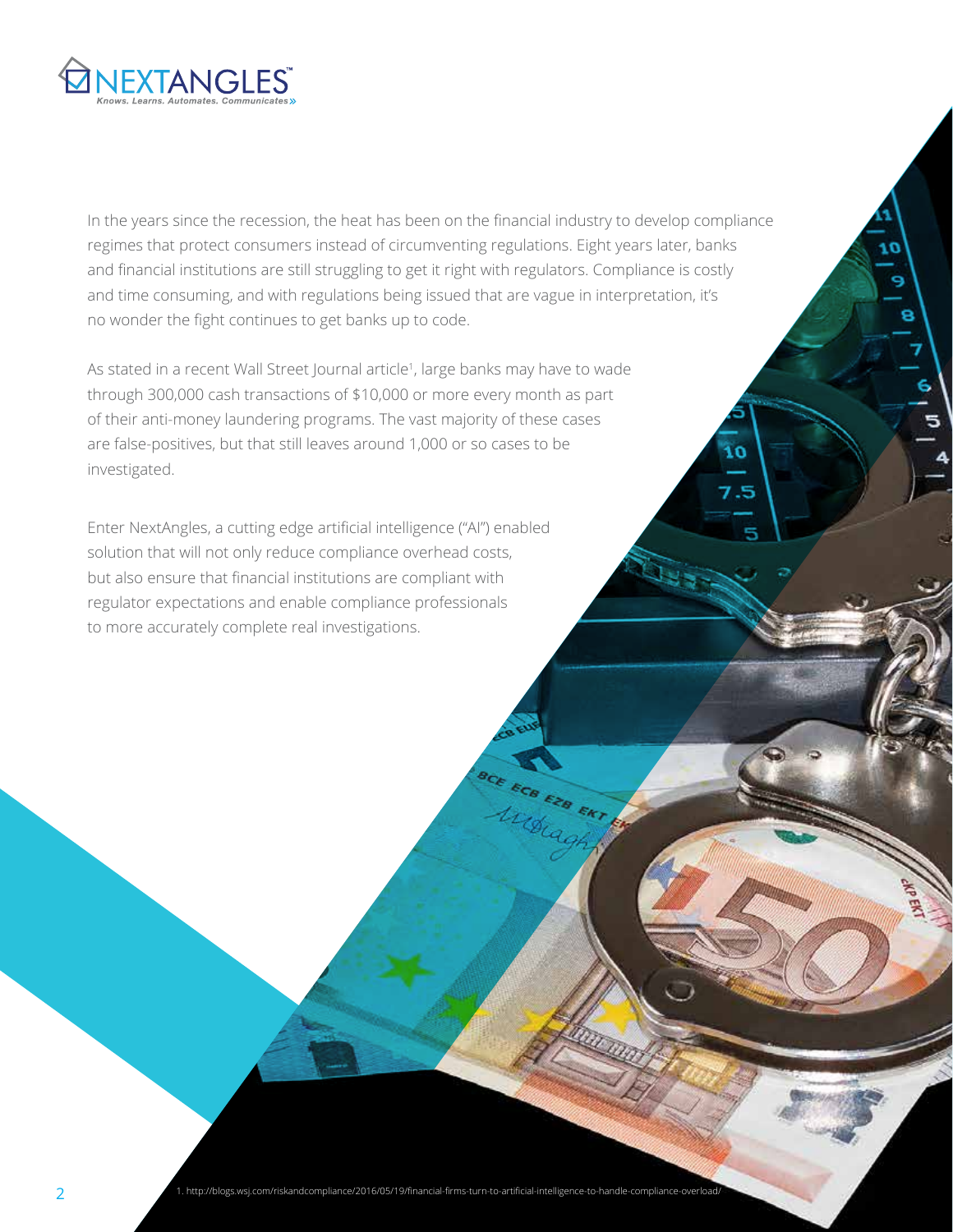## **How NextAngles' Artificial Intelligence Solutions help Mitigate Risk, Reduce Compliance Costs, and Improve Investigations**

Using AI-driven programs to determine what cases need investigation allows compliance people to use their expertise "to resolve the case in a very short time", states Chief Executive of NextAngles, Mallinath Sengupta<sup>2</sup>.

NextAngles provides an automated smart data solution for all manner of financial crimes compliance, from AML transaction monitoring to KYC end-to-end processes (onboarding, CDD, risk assessment, etc.) to red flag recognition and alert generation for any line of business, including the traditionally time consuming and clunky, manual field of trade finance. The technology is customizable to enable automation of any compliance task.

Working in conjunction with traditional case management systems, NextAngles allows for data from multiple sources to be seamlessly integrated into a single model. The system "knows" by collecting data from multiple sources, both internal and external; it "learns" from past and repetitive actions and incrementally improves with usage; it "automates" the lower end of knowledge work for compliance personnel; and it "communicates" by maintaining a visual audit trail and providing an easy to use interface for data analytics and reporting.

A streamlined compliance program utilizing technology that reduces the potential of human judgment errors, automates processes, incorporates new regulatory policies and procedures into compliance software and systems, and provides a localized platform for data gathering and presentation is a great way to reduce all manner of institutional risks, as well as ever-increasing costs. NextAngles can provide all of this and more.